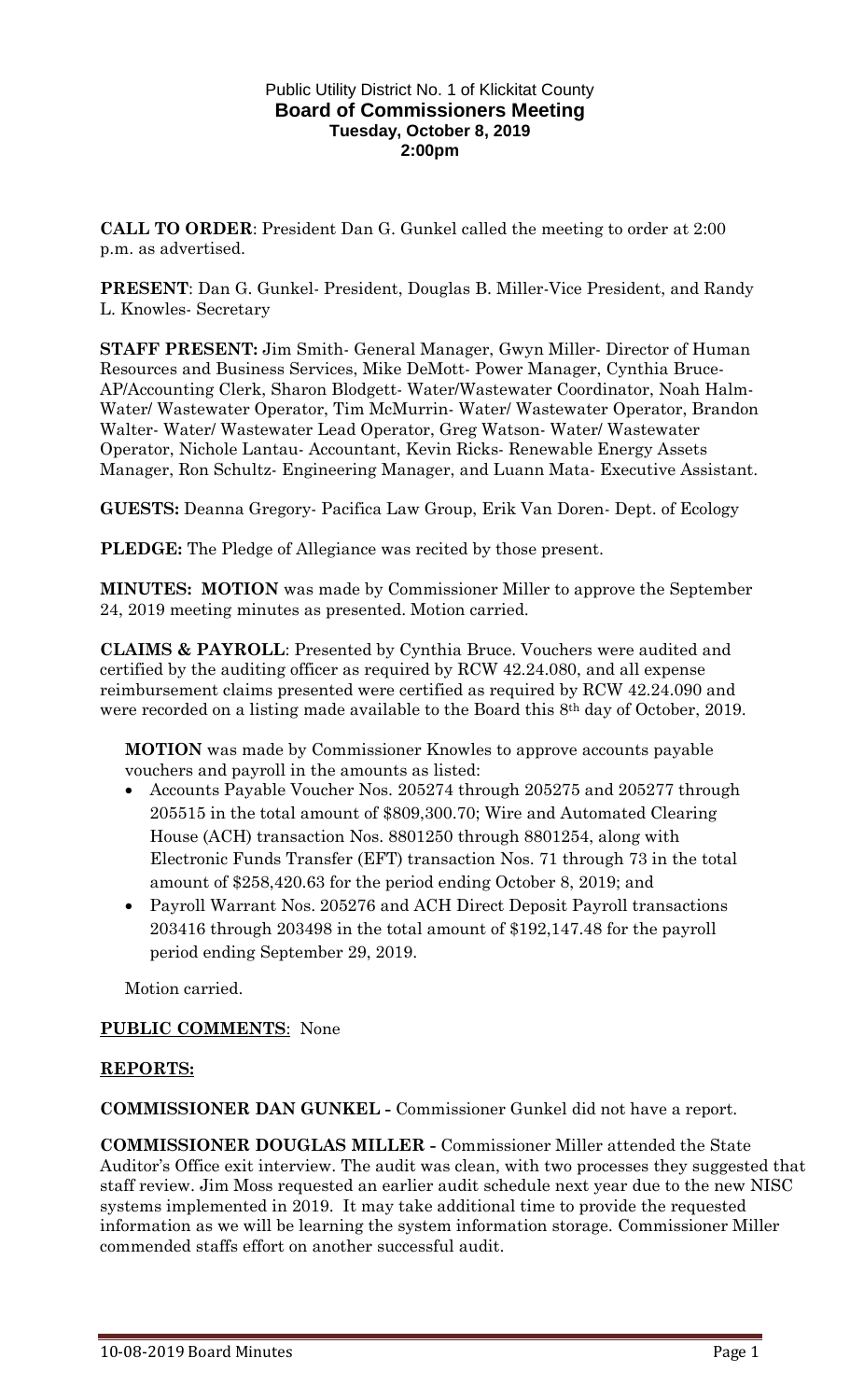**COMMISSIONER RANDY KNOWLES** - Commissioner Knowles followed up on the water right question from a previous meeting, there should be no concerns. He also requested an Executive Session to discuss potential litigation.

# **GENERAL MANAGER -** The complete report can be found at:

[htp://www.klickitatpud.com/topicalMenu/commissioners/GM\\_Reports.aspx](http://www.klickitatpud.com/topicalMenu/commissioners/GM_Reports.aspx) In addition to the written report, Jim Smith presented the following information:

- Annual Meeting The meeting is scheduled for Monday, October 14<sup>th</sup> from 9:30 a.m. until 2:00 p.m. The schedule has the Commissioner panel discussion from 11:00 a.m. until noon. Jim will address team culture and Mike will provide information on the bond restructure plan.
- Joint meeting County Commissioners Commissioner Gunkel and Ron Schultz will attend the meeting on October 22nd with the Klickitat County Commissioners.
- Solar Installers Association meeting Jim has a meeting scheduled on October 16th in Everett to discuss concerns they have with our net metering policy. Commissioner Knowles offered to attend and Jim gratefully accepted. Dave Warren scheduled this meeting and will attend this meeting as well.

## **AGENDA ITEMS:**

- A. DEPARTMENT OF ECOLOGY Wastewater System Awards Presentation Erik Van Doren presented the wastewater operators with Outstanding Performance awards for the year ending 2018 for the Dallesport, Klickitat, Lyle, and Wishram treatment plants. This is the tenth year in a row that Wishram has received this award. He recognized that to maintain this level of service requires work. For the Wishram system alone, staff provided 21,795 reported values in the last ten years. There were more than 300 plants evaluated in Washington in 2018 and 110 of them received this Outstanding Performance award. No action was taken.
- B. DRAFT BOND RESOLUTION PRESENTATION Deanna Gregory of Pacifica Law Group presented the draft bond resolution to the board. The Bond Resolution provides the general manager the authority to negotiate bond sales on behalf of the District, within parameters set forth within the document. She noted that it will be financially beneficial for the District to refinance the bonds prior to 2015, as it would release the District from some restrictive contractual covenants and replace those with bonds that institute new covenant requirements. Under the new covenants the District would potentially save \$450,000 per year in interest savings by removing the restricted funds requirements with a surety product. No action taken.
- C. POLICY 23 Purchasing Policy: **MOTION** was made by Commissioner Miller to approve the revision of Policy Bulletin No. 23- Purchasing Policy as amended replacing the wording of "two weeks" with "next board meeting." Motion carried.
- D. RESOLUTION 1778 Purchasing: **MOTION** was made by Commissioner Miller to adopt Resolution No. 1778, thereby authorizing implementation of the updated purchasing limits. Motion carried.
- E. RESOLUTION 1779 Small Works Roster Program: **MOTION** was made by Commissioner Miller to adopt Resolution No. 1779, thereby authorizing implementation of the updated purchasing limits being applied to the Small Works Roster program. Motion carried.